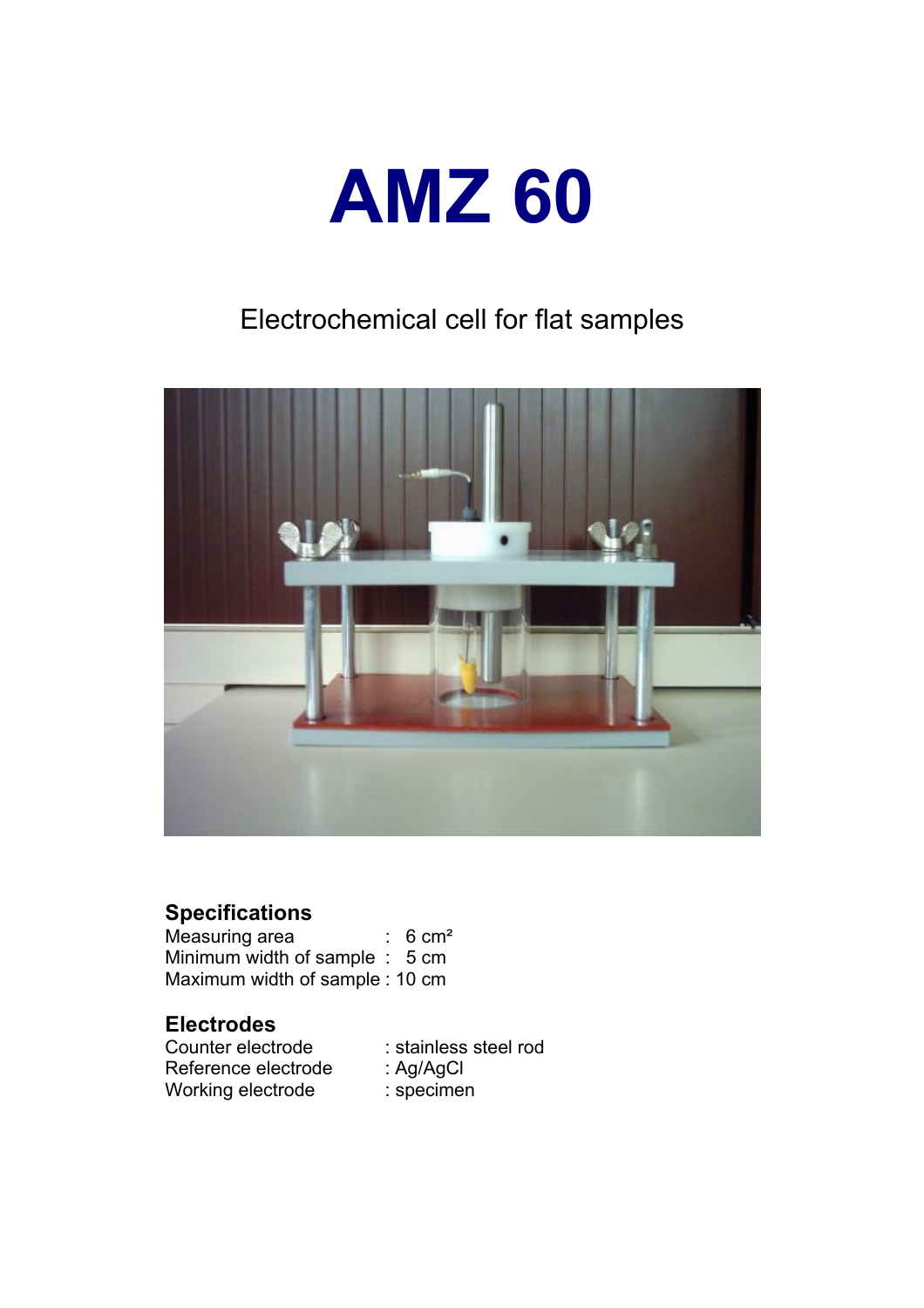

## Handling of the cell

- Remove the white (counter & reference) electrode holder
- Loosen the 4 screws on the top of the cell
- Place the specimen between the red silicon sealing mat and the PVC-bottom-plate of the cell
- Adjust the transparent plexiglass cylinder and close the 4 screws carefully and not too strong
- Fill an electrolyte (not included) into the cylinder.

#### **CAUTION: DO NOT FILL ANY FLUID WHICH MAY DAMAGE PLEXIGLASS.**

- Put in the white electrode holder on the top of the cell
- Insert the reference electrode, if required.

#### **DON'T FORGET TO REMOVE THE YELLOW PLASTIC COATING AT THE BOTTOM OF THE REFERENCE ELECTRODE** (see below : Handling of the reference electrode).

- Connect the metal of the specimen to the test electrode input of the IM6/6eX
- Connect the steel rod to the counter electrode input of the IM6/6eX
- Connect the Ag/AgCl reference electrode to the reference electrode input of the IM6/6eX

A properly assembled cell may look like the photograph shown below.